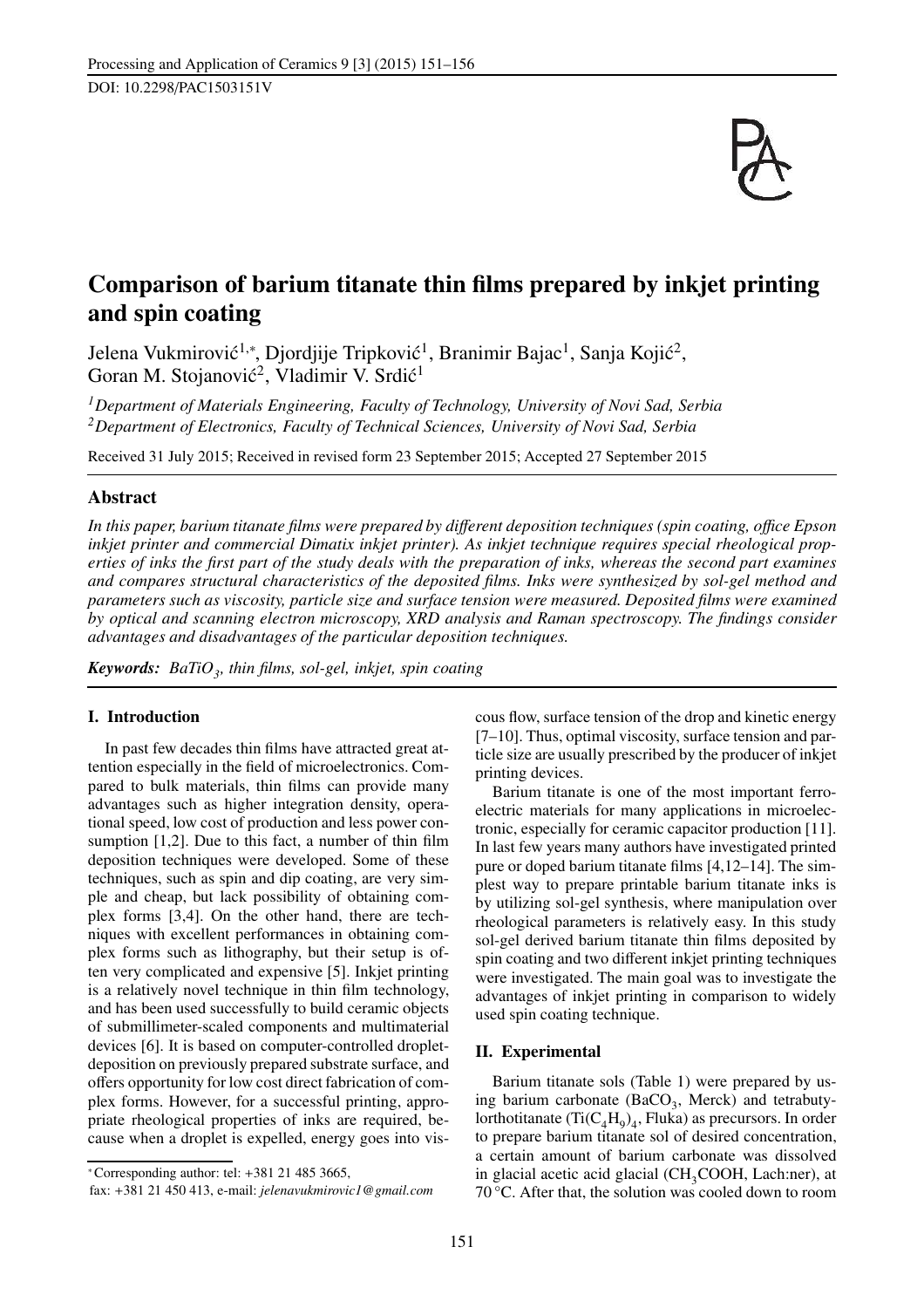| Sample notation | Concentration of BaTiO <sub>3</sub> | Amount of glycerine |
|-----------------|-------------------------------------|---------------------|
|                 | $\lceil \text{mol/dm}^3 \rceil$     | [vol. $\%$ ]        |
| <b>B</b> 2.5    | 0.25                                |                     |
| <b>B2.5G5</b>   | 0.25                                |                     |
| <b>B2.5G10</b>  | 0.25                                | 10                  |
| <b>B2.5G20</b>  | 0.25                                | 20                  |

Table 1. Notation of investigated samples



Figure 1. Viscosity over time for sols of different compositions



Figure 2. Mean particle size over time

temperature. Subsequently different amounts of glycerine  $(C_3H_8O_3, Zorka \t\text{Šabac})$  were added in the system to regulate viscosity which is followed by addition of stoichiometric amount of tetrabutylorthotitanate. During the whole preparation procedure a magnetic stirrer agitated the mixture.

The prepared sols were deposited on previously cleaned silicon substrates in three different ways by: i) inkjet deposition materials printer DMP-3000 (Dimatix), ii) an office inkjet printer Epson XP-202 and iii) spin coating. Each deposited film was finally thermally treated at different temperature up to 800 °C for 30 min.

In order to examine printability of the sols, particle size distribution, viscosity and surface tension were measured. Particle size distribution was determined by dynamic light scattering using Malvern Zetasizer Nano device. Viscosity measurement was done with rotational viscosimeter Thermo HAAKE RheoStress 600. Surface tension was measured by Du Nouy method using Sigma 703D, KSV tensiometer. Regularity of edges, uniformity of films and the existence of cracks were examined by optical microscopy. Further morphological analysis of the films was investigated by scanning electron microscopy (SEM) using JEOL JSM-6460LV microscope and atomic force microscopy, AFM using DI CPII, Veeco. Structural characterization of the obtained films was done by X-ray diffraction (XRD) analysis and Raman spectroscopy. Crystallinity and phase composition were investigated by XRD analysis using Rigaku MiniFlex600 diffractometer. The presence of tetragonal barium titanate phase was examined by Raman spectroscopy using Thermo Fisher Scientific DXR™ Raman Microscope.

### III. Results and discussion

#### *3.1. Characterization of sols*

The preliminary deposition results confirmed that the films prepared from concentrated  $BaTiO<sub>3</sub>$  sols have higher tendency to crack due to their larger thickness [15]. This was the reason why in this study the sols with concentration of 0.25 M were investigated. In the first part of this research it was essential to achieve control over particle size, viscosity and surface tension values, as inkjet deposition technique is very sensitive to sol rheology. These parameters vary with chemical composition and time and their optimal values are characteristic of every inkjet device. Thus, for the inkjet deposition material printer DMP3000 (Dimatix) the optimal values of viscosity, surface tension and particle size are 10–12 mPa·s, 25–55 mN/m and <200 nm, respectively. On the other hand, office inkjet printer Epson XP-202 normally uses inks with viscosities around 5 mPa·s.

Figure 1 shows steady increase in viscosity over time for the sols containing glycerine. Viscosity of the pure barium titanate B25 sol remains almost constant over time, whereas continuous increase of viscosity is obvious for the sols containing glycerine (Fig. 1). The increase in viscosity over time is even greater for the sols with a higher proportion of glycerine, i.e. for more vis-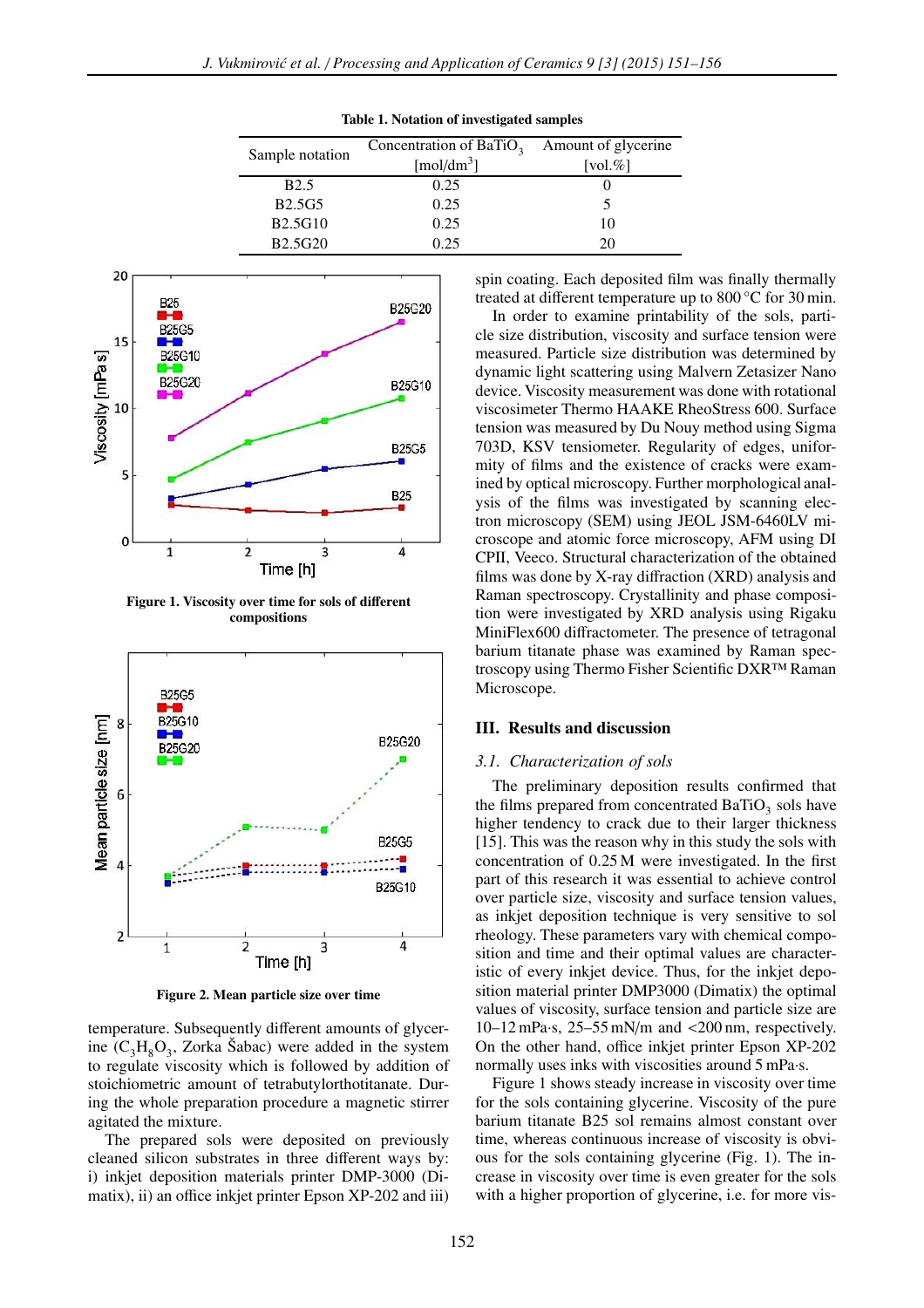

Figure 3. Surface tension values over time



Figure 4. XRD patterns of BaTiO<sub>3</sub> films sintered at different temperatures

cous sols. This trend in viscosity values can be attributed to the increasing number of particles over time.

Determination of mean particle size by dynamic light scattering is shown in Fig. 2. Measurements show that particles having size in range from 3 to 7 nm are present in the sols that contain glycerine. Particle size does not vary significantly over time and remain small enough to be printed through nozzles in relevant time frame. During first 4 hours after synthesis no particles could be observed in system without glycerine. This supports the fact that number of particles affects viscosity and correlates with the results of viscosity measurements of the sample B25.

Surface tension measurements are shown in Fig. 3. All measured values are in the optimal range required for printing and spin coating. There is a steady increase in surface tension over time and also with the increasing content of glycerine, what was expected as surface tension of the acetic acid and glycerine were 27 and 64 mN/m, respectively.

According to the obtained results sols of appropriate rheological properties were chosen for inkjet printing.

Thus, the pure barium titanium sol (B25) was used for printing on the Epson office inkjet printer, whereas this sol was not appropriate for the inkjet deposition material printer DMP3000 (Dimatix) due to its low viscosity. Although, the recommended viscosity for the Dimatix inkjet printer is 10–12 mPa·s, preliminary experiments confirmed possibility of printing sols with lower viscosity. This was the reason why the sol with addition of 10 vol.% of glycerin (B25G10) was used for inkjet printing with Dimatix device.

#### *3.2. Characterization of films*

In order to examine crystalline structure formation and optimal sintering temperature the barium titanate film, deposited from B25 sol by spin coating, was examined by XRD. The film crystallize already at 600 °C in perovskite cubic structure (JCPDS card no. 31-0174) (Fig. 4) with a small amount of an intermediate phase (barium-titanateoxycarbonate -  $Ba_2Ti_2O_5 \cdot CO_3$ ). The formation of the intermediate phase was often seen in the polymerized complex method due to esterification of alcohol and carboxyl acids containing (Ba, Ti) ions, which resulted in less segregation of  $BaCO<sub>3</sub>$ [16]. The intermediate phase completely disappeared at 700 °C. At 800 °C reaction between silicon substrate and the film may occur leading to formation of fresnoite  $(Ba_2(TiO)Si_2O_7, JCPDS$  card no. 18-0197) (Fig. 4). Optimal calcination temperature is therefore between 700 and  $800^{\circ}$ C.

The BaTiO<sub>3</sub> films deposited by different (Dimatix and office Epson) inkjet printers are compared and it can be seen that there is no big difference in their characteristics. There is no big difference even between structural characteristics of the barium titanate films deposited by spin and inkjet techniques. Thus, SEM analysis (Fig. 5) confirmed crack-free thin films with good adherence to the substrate for each sample. Their nanocrystalline nature was confirmed by AFM measurements (Fig. 6). Estimated thickness of the examined films deposited by spin coating, Epson and Dimatix printer is around 500 (5 layers), 300 and 200 nm, respectively. XRD patterns (Fig. 7a) of the examined films confirmed characteristic peaks for cubic BaTiO<sub>3</sub> phase (JCPDS 31-0174), only their intensities are different due to different film thickness.

However, Raman spectra analysis proved the existence of tetragonal phase. Characteristic peak for tetragonal phase originating from B1, E(TO+LO) mode can be noticed at  $305 \text{ cm}^{-1}$  (Fig. 7b.). The most intense peak at  $522 \text{ cm}^{-1}$  originates from silicon substrate and overlaps one of  $BaTiO<sub>3</sub>$  peaks at 517 cm<sup>-1</sup> [17]. Considering that cubic phase does not have any Raman active modes it was not possible to determine phase content ratio. Nevertheless, nanocrystalline structure proved by AFM surely favours the formation of cubic phase indicating that tetragonal phase probably originates from particular large grains.

Spin coating method is used for film production in addition to Epson and Dimatix inkjet printing to compare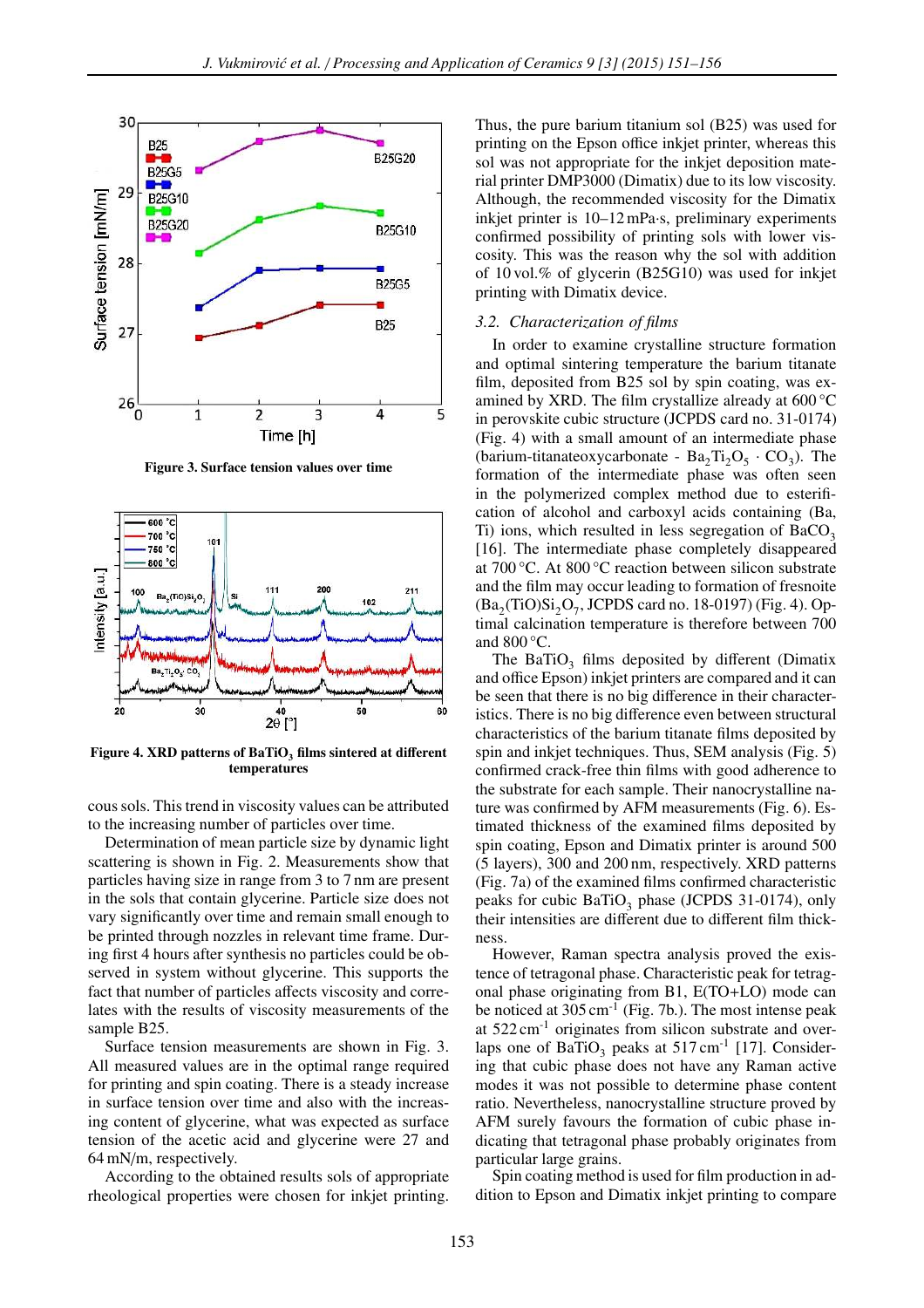

Figure 5. SEM images of films deposited with different methods: a) spin coating (5 layers), b) Epson office printer and c) Dimatix inkjet printer



Figure 6. AFM images of inkjet BaTiO<sub>3</sub> films calcined at  $750^{\circ}$ C

their applicability. Although spin coating method is not suitable for obtaining complex structures, advantage of this method is easy fabrication and flexibility regarding to sol rheology. Thus, even with the low-concentrated sols it is possible to control thickness of films by formation of multilayered structures.

Epson XP-202 printer can achieve good precision during the printing barium titanate sol, but only if a high quality mode of printing is used. This is due to the fact that it is not possible to control the droplet formation, appearance of the satellite droplets and space between the deposited droplets. In addition, Epson XP- 202 printer cannot be used for preparation of multilayered films as the precise control of the starting point of deposition is very difficult. Thus, considering simplicity and cost of Epson office inkjet printer, this straightforward technique is appropriate for obtaining shapes that do not require high level of precision (like one presented in Fig. 8a) in a quick and easy manner [18]. Because of the fact that morphology of the Epson-deposited film does not differ significantly from the Dimatix-deposited one, office inkjet printer can be used for testing of inks, as well as fabrication of parallel plate capacitors and sensors [19,20].



Figure 7. Structural characterization of films: a) XRD analysis and b) Raman spectroscopy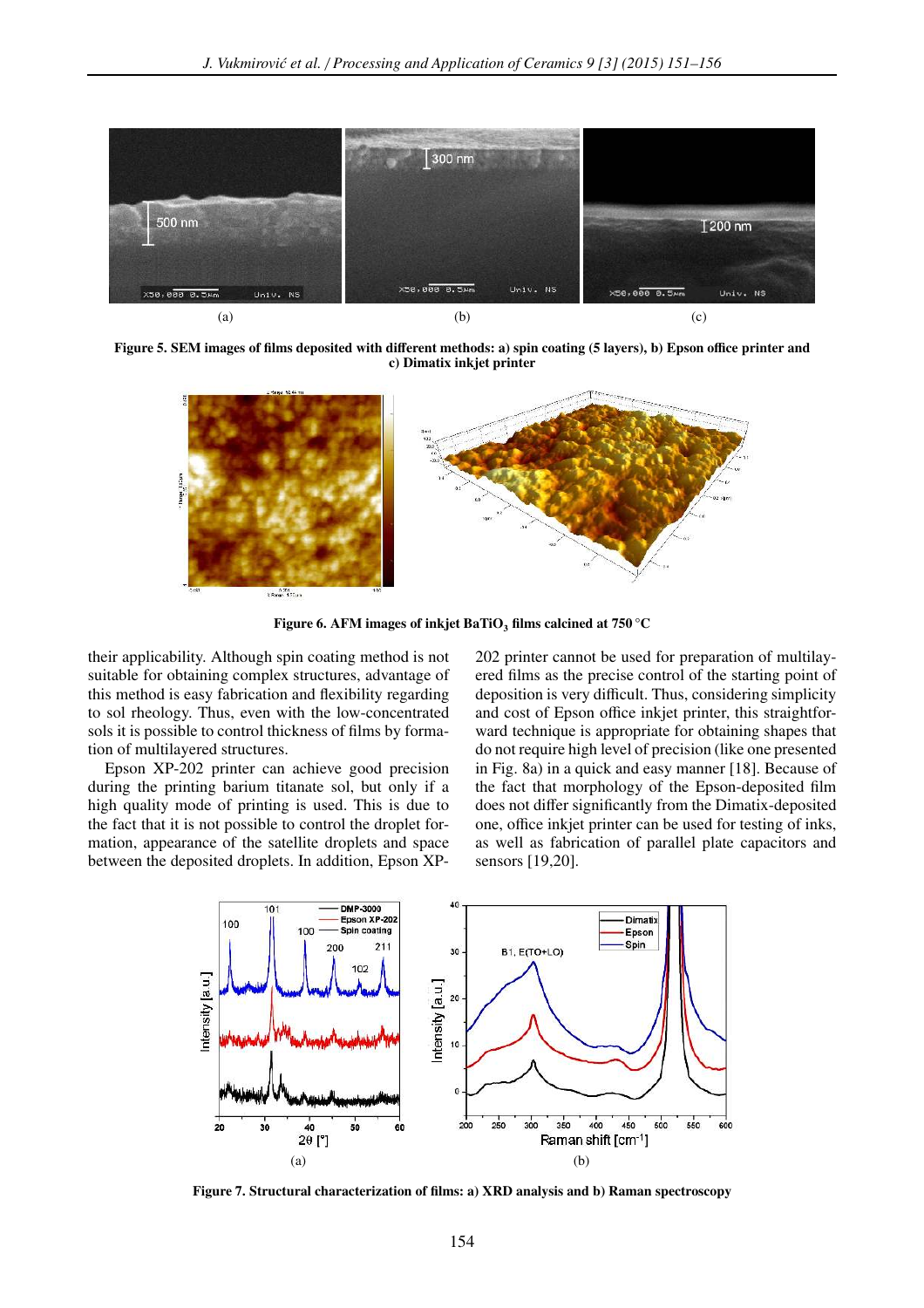

Figure 8. Barium titanate pattern printed by Epson office XP-202 inkjet printer (a); droplets (b) and edge (c) printed by Dimatix materials printer DMP-3000

Regarding the possibility of obtaining complex forms, Dimatix materials printer DMP-3000 has better performance than spin coating and Epson inkjet printing methods (Fig. 8), with maximum precision even down to  $10 \mu m$ . Nevertheless, precision is actually the most dependent on size of printed droplets and for the investigated BaTiO<sub>3</sub> system it is ~75 µm (Fig. 8b) determining the real printing precision. In order to obtain continuous film drop space of ∼35 µm was used, what is a half of droplet size. Such precision can be utilized for printing of meander, interdigitated and other complex structures. Therefore Dimatix materials printer DMP-3000 stands out as the best solution for fabrication of devices like varactor shunts, interdigitated and straight gap capacitors [21,22]. Since it is possible to control initial place to start printing it is also possible to make multilayer structures with different thickness. Nevertheless, for this system that was complicated due to short time stability of B25G10 sol.

Even there is no big structural difference between the spin and inkjet  $\operatorname{BaTiO}_3$  films, it is necessary to underline the following things. Spin coating is simpler than inkjet printing, but it gives only scarce possibilities. Spin coating is the best option for the deposition of film over the whole surface of a substrate in a quick and simple manner. Thus, spin coating can be used for deposition of bottom electrodes, film-substrate interactions or examining the behaviour of films during thermal treatment. However, it is not possible to deposit material on predetermined places by spin coating. Hence it cannot be used for fabrication of defined shapes, but with spin technique it is easy to adjust the film thickness by different number of deposited layers. However, inkjet technique has big advantages regarding the possibility of obtaining complex forms post-processing.

## IV. Conclusions

Barium titanate films were prepared by three different techniques (spin coating, inkjet printing on office Epson XP 202 and commercial Dimatix DMP-3000) on silicon substrate by solution deposition method. It was shown that there is no big structural difference between the spin and inkjet  $BaTiO<sub>3</sub>$  films. However, spin coating is simpler than inkjet printing and with spin technique it is easy to adjust the film thickness by different number of deposited layers. On the other hand, inkjet techniques have big advantages regarding the possibility of obtaining complex forms in contrast to spin coating technique. Office inkjet printer, as a low cost technique, can be easily utilized for obtaining simpler forms such as squares and rectangles of millimeter dimensions. Precision and manipulation over printing parameters are the most important advantages of commercial Dimatix inkjet printer and incomparable to those of office inkjet printer. It enables printing of large areas, complex forms with high precision and multilayered structures. Thus, inkjet deposition materials printer Dimatix DMP-3000 can be used in many areas (such as microelectronic, medicine, catalysis etc.) for fabrication uniform films, bottom electrodes, meanders, interdigitaded and multilayered films.

Acknowledgement: The authors gratefully acknowledge the financial support provided by the Ministry of Science of the Republic of Serbia, Project III45021. Project COST IC1208 is also acknowledged.

#### References

- 1. S. Luryi, J. Xu, A. Zaslavsky, *Future Trends in Microelectronics: The Nano Millennium*, Wiley-Interscience, New York, 2002.
- 2. Y. Xia, P. Yang, Y. Sun, Y. Wu, B. Mayers, B. Gates, Y. Tin, F. Kim, H. Yan, "One-dimensional nanostructures: Synthesis, characterization, and applications", *Adv. Mater.*, 15 [5] (2003) 535–589.
- 3. C.J. Brinker, G.C. Frye, A.J. Hurd, C.S. Ashley, "Fundamentals of sol-gel dip coating", *Thin Solid Films*, 201 (1991) 97–108.
- 4. F.C. Kerbs, "Fabrication and processing of polymer solar cells: A review of printing and coating techniques", *Sol. Energ. Mater. Sol. C.*, 93 (2009) 394– 412.
- 5. R. Fabian Pease, S.Y. Chou, "Lithography and other patterning techniques for future electronics", *IEEE Xplore: Proceedings of the IEEE*, 96 [2] (2008) 248– 270.
- 6. X. Ding, Y. Li, D. Wang, Q. Yin, "Fabrication of